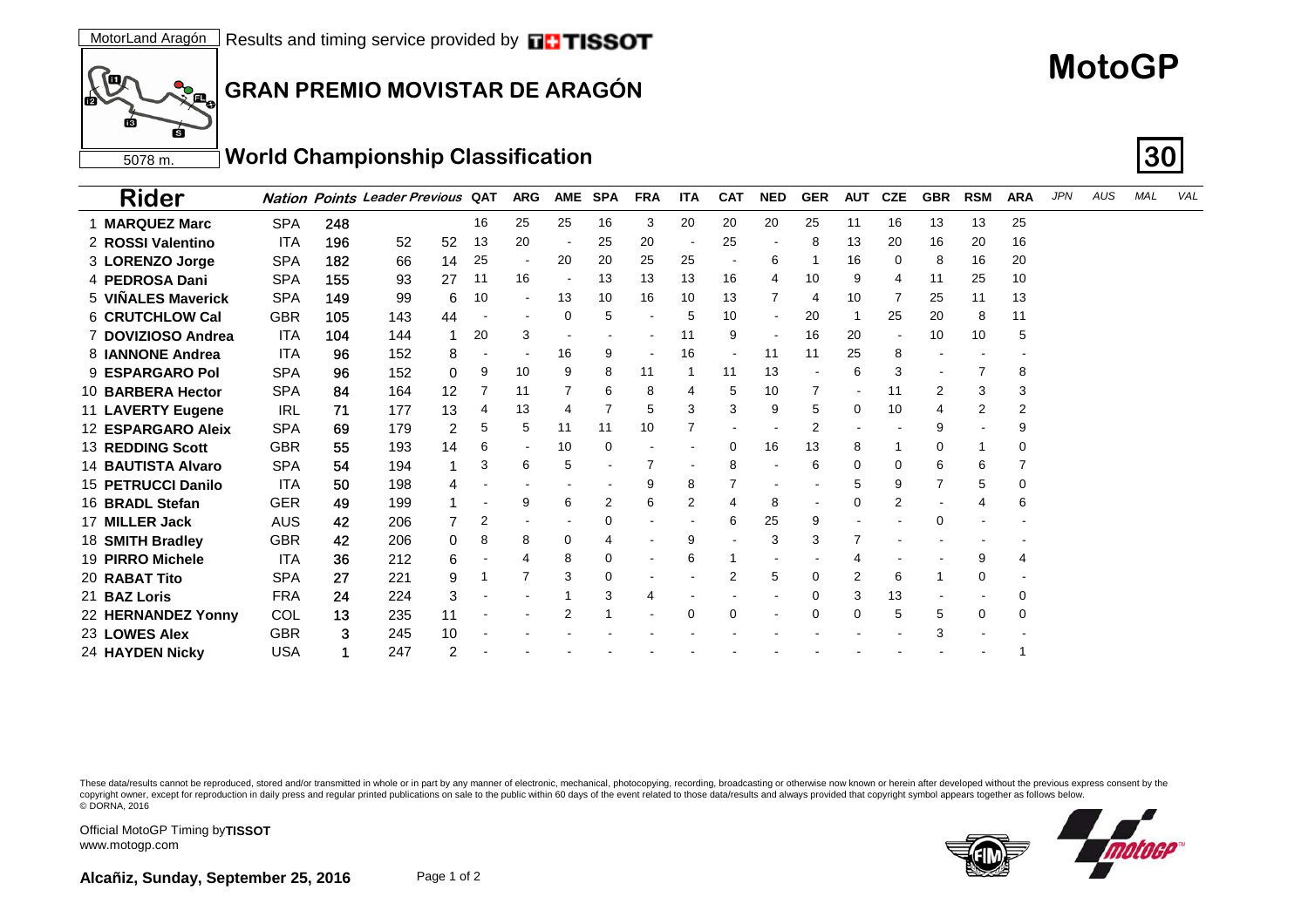

| <b>Constructor</b>                 | Points | <b>Leader Previous</b> |                | QAT | <b>ARG</b> | <b>AME</b> | SPA            | <b>FRA</b> | <b>ITA</b> | <b>CAT</b> | <b>NED</b> | <b>GER</b> | AUT        | CZE        | <b>GBR</b> | <b>RSM</b>               | <b>ARA</b> | <b>JPN</b> | AUS | <b>MAL</b> | VAL |
|------------------------------------|--------|------------------------|----------------|-----|------------|------------|----------------|------------|------------|------------|------------|------------|------------|------------|------------|--------------------------|------------|------------|-----|------------|-----|
| 1 HONDA                            | 291    |                        |                | 16  | 25         | 25         | 16             | 13         | 20         | 20         | 25         | 25         | 11         | 25         | 20         | 25                       | 25         |            |     |            |     |
| 2 YAMAHA                           | 278    | 13                     | 13             | 25  | 20         | 20         | 25             | 25         | 25         | 25         | 13         | 8          | 16         | 20         | 16         | 20                       | 20         |            |     |            |     |
| 3 DUCATI                           | 187    | 104                    | 91             | 20  | 13         | 16         | 9              | 9          | 16         | 9          | 16         | 16         | 25         | 13         | 10         | 10                       | 5          |            |     |            |     |
| 4 SUZUKI                           | 155    | 136                    | 32             | 10  | 5          | 13         | 11             | 16         | 10         | 13         |            | 4          | 10         |            | 25         | 11                       | 13         |            |     |            |     |
| 5 APRILIA                          | 72     | 219                    | 83             | 3   | 9          | 6          | $\overline{2}$ |            |            | 8          | 8          | 6          |            | 2          | 6          | 6                        |            |            |     |            |     |
| eam                                | Points | <b>Leader Previous</b> |                | QAT | <b>ARG</b> | <b>AME</b> | <b>SPA</b>     | <b>FRA</b> | <b>ITA</b> | <b>CAT</b> | <b>NED</b> | <b>GER</b> | <b>AUT</b> | <b>CZE</b> | <b>GBR</b> | <b>RSM</b>               | <b>ARA</b> | <b>JPN</b> | AUS | <b>MAL</b> | VAL |
| <b>REPSOL HONDA TEAM</b>           | 403    |                        |                | 27  | 41         | 25         | 29             | 16         | 33         | 36         | 24         | 35         | 20         | 20         | 24         | 38                       | 35         |            |     |            |     |
| 2 MOVISTAR YAMAHA MOTOGP           | 378    | 25                     | 25             | 38  | 20         | 20         | 45             | 45         | 25         | 25         | 6          | 9          | 29         | 20         | 24         | 36                       | 36         |            |     |            |     |
| <b>3 TEAM SUZUKI ECSTAR</b>        | 218    | 185                    | 160            | 15  | 5          | 24         | 21             | 26         | 17         | 13         |            | 6          | 10         |            | 34         | 11                       | 22         |            |     |            |     |
| 4 DUCATI TEAM                      | 213    | 190                    | 5              | 20  | 3          | 16         | 9              |            | 27         | 9          | 11         | 27         | 45         | 8          | 10         | 19                       | 9          |            |     |            |     |
| <b>5 MONSTER YAMAHA TECH 3</b>     | 141    | 262                    | 72             | 17  | 18         | 9          | 12             | 11         | 10         | 11         | 16         | 3          | 13         | 3          | 3          |                          | 8          |            |     |            |     |
| <b>6 OCTO PRAMAC YAKHNICH</b>      | 117    | 286                    | 24             | 6   | 4          | 18         |                | 9          | 8          |            | 16         | 13         | 13         | 10         |            | 6                        |            |            |     |            |     |
| <b>7 AVINTIA RACING</b>            | 109    | 294                    | 8              |     | 11         | 8          | 9              | 12         |            | 6          | 10         |            | 3          | 24         | 2          | 3                        | 3          |            |     |            |     |
| 8 LCR HONDA                        | 105    | 298                    | 4              |     |            |            | 5              |            | 5          | 10         |            | 20         |            | 25         | 20         | 8                        | 11         |            |     |            |     |
| <b>9 APRILIA RACING TEAM GRESI</b> | 103    | 300                    | $\overline{2}$ | 3   | 15         | 11         |                | 13         |            | 12         | 8          | 6          |            |            | 6          | 10                       | 13         |            |     |            |     |
| 10 PULL & BEAR ASPAR TEAM          | 84     | 319                    | 19             |     | 13         | 6          | 8              | 5          | 3          | 3          | 9          | 5          | ۰          | 15         | 9          | $\overline{2}$           | 2          |            |     |            |     |
| 11 ESTRELLA GALICIA 0,0 MARC       | 70     | 333                    | 14             | 3   | 7          | 3          |                |            |            | 8          | 30         | 9          | 2          | 6          |            | $\overline{\phantom{a}}$ |            |            |     |            |     |

These data/results cannot be reproduced, stored and/or transmitted in whole or in part by any manner of electronic, mechanical, photocopying, recording, broadcasting or otherwise now known or herein after developed without copyright owner, except for reproduction in daily press and regular printed publications on sale to the public within 60 days of the event related to those data/results and always provided that copyright symbol appears tog © DORNA, 2016



**MotoGP**

Official MotoGP Timing by **TISSOT**www.motogp.com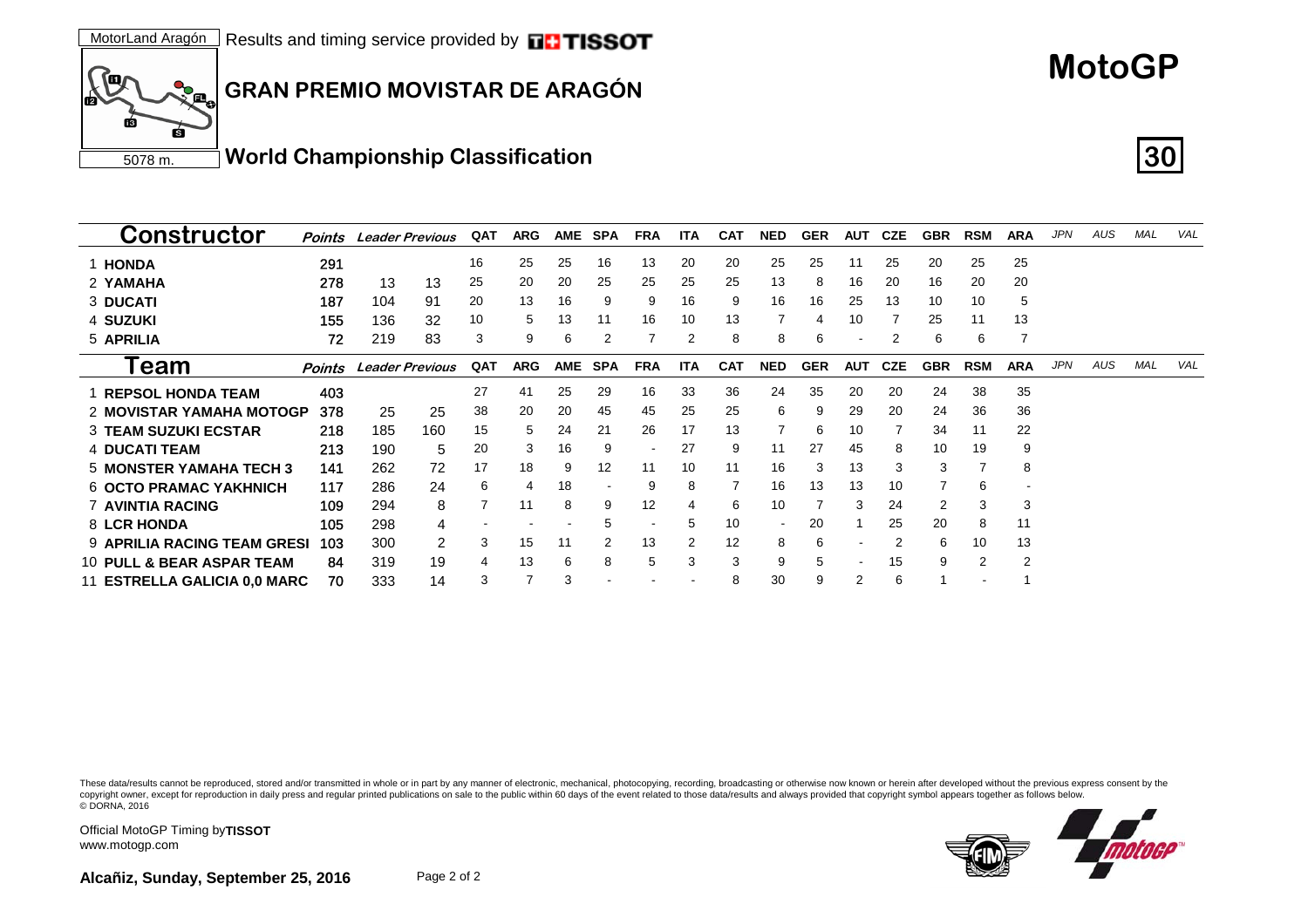

#### 5078 m. **World Championship Classification 30**

| <b>Rider</b>               |            |     | <b>Nation Points Leader Previous QAT</b> |         | <b>ARG</b> | <b>AME</b> | <b>SPA</b>     | <b>FRA</b> | <b>ITA</b> | <b>CAT</b> | <b>NED</b>               | <b>GER</b>               | <b>AUT</b> | <b>CZE</b> | <b>GBR</b> | <b>RSM</b>               | <b>ARA</b> | <b>JPN</b> | AUS | MAL | VAL |
|----------------------------|------------|-----|------------------------------------------|---------|------------|------------|----------------|------------|------------|------------|--------------------------|--------------------------|------------|------------|------------|--------------------------|------------|------------|-----|-----|-----|
| 1 ZARCO Johann             | <b>FRA</b> | 202 |                                          | 4       | 25         | 16         | 11             | 0          | 25         | 25         | 20                       | 25                       | 25         | 5          | 0          | 13                       | 8          |            |     |     |     |
| 2 RINS Alex                | <b>SPA</b> | 201 |                                          | 8       | 13         | 25         | 16             | 25         | 9          | 20         | 10                       |                          | 16         | 20         | 9          | 20                       | 10         |            |     |     |     |
| 3 LOWES Sam                | <b>GBR</b> | 162 | 39<br>40                                 |         | 20         | 20         | 25             | 10         | 16         | 10         | 13                       |                          |            | 16         | 0          | $\overline{\phantom{a}}$ | 25         |            |     |     |     |
| <b>4 LUTHI Thomas</b>      | SWI        | 154 | 48                                       | 25<br>8 | 9          | 9          | 10             | 16         | 13         | 11         |                          |                          | 13         |            | 25         | 10                       | 13         |            |     |     |     |
| 5 MORBIDELLI Franco        | ITA        | 141 | 13<br>-61                                | 9       | 0          | 2          | 13             | 13         | 8          | 5          | 16                       |                          | 20         | 8          | 20         | 11                       | 16         |            |     |     |     |
| 6 NAKAGAMI Takaaki         | <b>JPN</b> | 135 | 67                                       | 6<br>2  | 7          | -1         | 9              | 11         |            | 16         | 25                       | 5                        | 9          |            | 16         | 16                       | 11         |            |     |     |     |
| 7 FOLGER Jonas             | <b>GER</b> | 133 | 69                                       | 2       | 16         | 11         | 20             |            | -1         | 9          | 6                        | 20                       | 0          | 25         | 11         | 8                        | 6          |            |     |     |     |
| 8 SYAHRIN Hafizh           | MAL        | 103 | 30<br>99                                 | 13      | 10         | 0          | 5              | 8          | 11         | 13         | $\overline{\phantom{a}}$ | 9                        | 0          | 10         | 13         | 9                        | 2          |            |     |     |     |
| 9 BALDASSARRI Lorenzo      | ITA        | 99  | 103                                      | 4       | 3          | 0          | 0              | 0          | 20         | 2          | 11                       | 11                       | 8          | 0          | 10         | 25                       | 9          |            |     |     |     |
| 10 CORSI Simone            | <b>ITA</b> | 74  | 128<br>25                                | 16      | 0          | 10         |                | 20         | 4          |            | 9                        |                          |            | 0          | 8          |                          | 7          |            |     |     |     |
| 11 AEGERTER Dominique      | SWI        | 71  | 131                                      | 3<br>11 | 11         | 13         | 8              | 3          | 6          |            |                          | 6                        | 6          | 0          |            | $\overline{\phantom{a}}$ | 0          |            |     |     |     |
| 12 MARQUEZ Alex            | <b>SPA</b> | 60  | 142<br>11                                |         |            | 5          |                |            | 0          | 0          | 8                        | $\overline{\phantom{a}}$ | 10         | 11         | 0          | 6                        | 20         |            |     |     |     |
| 13 PASINI Mattia           | ITA        | 54  | 148                                      | 6<br>0  | 6          | 0          | 4              | 0          |            | 4          | 0                        | 13                       | 3          | 13         |            | 0                        | 4          |            |     |     |     |
| 14 PONS Axel               | <b>SPA</b> | 47  | 155                                      |         | 8          | 0          |                | 9          | 10         |            |                          |                          |            |            | 6          |                          | 0          |            |     |     |     |
| <b>15 SCHROTTER Marcel</b> | <b>GER</b> | 44  | 158                                      | 3<br>0  | 5          | 6          |                | 2          | 0          | 6          | 3                        |                          | 11         | 0          | 5          | 5                        |            |            |     |     |     |
| <b>16 SALOM Luis</b>       | <b>SPA</b> | 37  | 165                                      | 20      |            | 3          |                | 6          |            |            |                          |                          |            |            |            |                          |            |            |     |     |     |
| 17 SIMEON Xavier           | <b>BEL</b> | 34  | 168                                      | 3       | 4          | 8          | 6              | 5          |            |            | 5                        |                          | 0          | -1         | 0          |                          | 5          |            |     |     |     |
| 18 CORTESE Sandro          | <b>GER</b> | 34  | 168                                      | 0       |            | 4          |                |            | 5          |            |                          | -1                       | 5          | 0          | 4          | 7                        | 3          |            |     |     |     |
| 19 OLIVEIRA Miguel         | <b>POR</b> | 33  | 169                                      | 5       | 0          |            |                | 7          | 3          | 8          |                          |                          | 2          | 7          |            | 0                        |            |            |     |     |     |
| 20 SIMON Julian            | <b>SPA</b> | 32  | 170                                      |         | $\Omega$   | 7          |                |            | $\Omega$   | 3          | $\Omega$                 | 16                       |            | 3          | 2          |                          | 0          |            |     |     |     |
| 21 KENT Danny              | <b>GBR</b> | 28  | 174                                      | 10<br>4 | $\Omega$   |            |                | 0          | 2          |            | $\overline{2}$           |                          | 4          | 9          |            |                          | 0          |            |     |     |     |
| 22  MARINI Luca            | <b>ITA</b> | 23  | 179                                      | 5<br>6  | 0          |            | 0              | 4          |            |            |                          | 10                       | 0          |            |            | 3                        | 0          |            |     |     |     |
| 23 VIERGE Xavi             | <b>SPA</b> | 14  | 188                                      | 9       | 2          | 0          |                |            |            | 0          | 0                        |                          | 0          | 4          | 3          | 4                        | 0          |            |     |     |     |
| 24  VIÑALES Isaac          | <b>SPA</b> | 12  | 190                                      | 2<br>0  | 0          | 0          | 3              | 0          | 0          | 0          | 0                        | 7                        | 0          | 2          |            |                          | 0          |            |     |     |     |
| 25 RAFFIN Jesko            | SWI        | 11  | 191                                      | 0       | 0          | 0          | $\overline{2}$ | 0          | 0          |            | 0                        | 8                        | 0          | $\Omega$   | 0          | 1                        | 0          |            |     |     |     |
| 26 WEST Anthony            | AUS        | 6   | 196                                      | 5       |            |            |                |            |            |            |                          |                          |            | 6          |            |                          |            |            |     |     |     |
| 27 GARDNER Remy            | AUS        | 5   | 197                                      |         |            |            |                |            |            |            | 0                        | $\overline{4}$           | 0          | $\Omega$   | 0          | 0                        | 0          |            |     |     |     |
| 28 WILAIROT Ratthapark     | <b>THA</b> | 5   | 197                                      | 3<br>0  | $\Omega$   | 0          |                | 0          | 0          |            |                          |                          | 0          | $\Omega$   | 0          | 2                        | 0          |            |     |     |     |

These data/results cannot be reproduced, stored and/or transmitted in whole or in part by any manner of electronic, mechanical, photocopying, recording, broadcasting or otherwise now known or herein after developed without copyright owner, except for reproduction in daily press and regular printed publications on sale to the public within 60 days of the event related to those data/results and always provided that copyright symbol appears tog © DORNA, 2016



Official MotoGP Timing by **TISSOT**www.motogp.com

**SO** 

ПŔ

6

гb

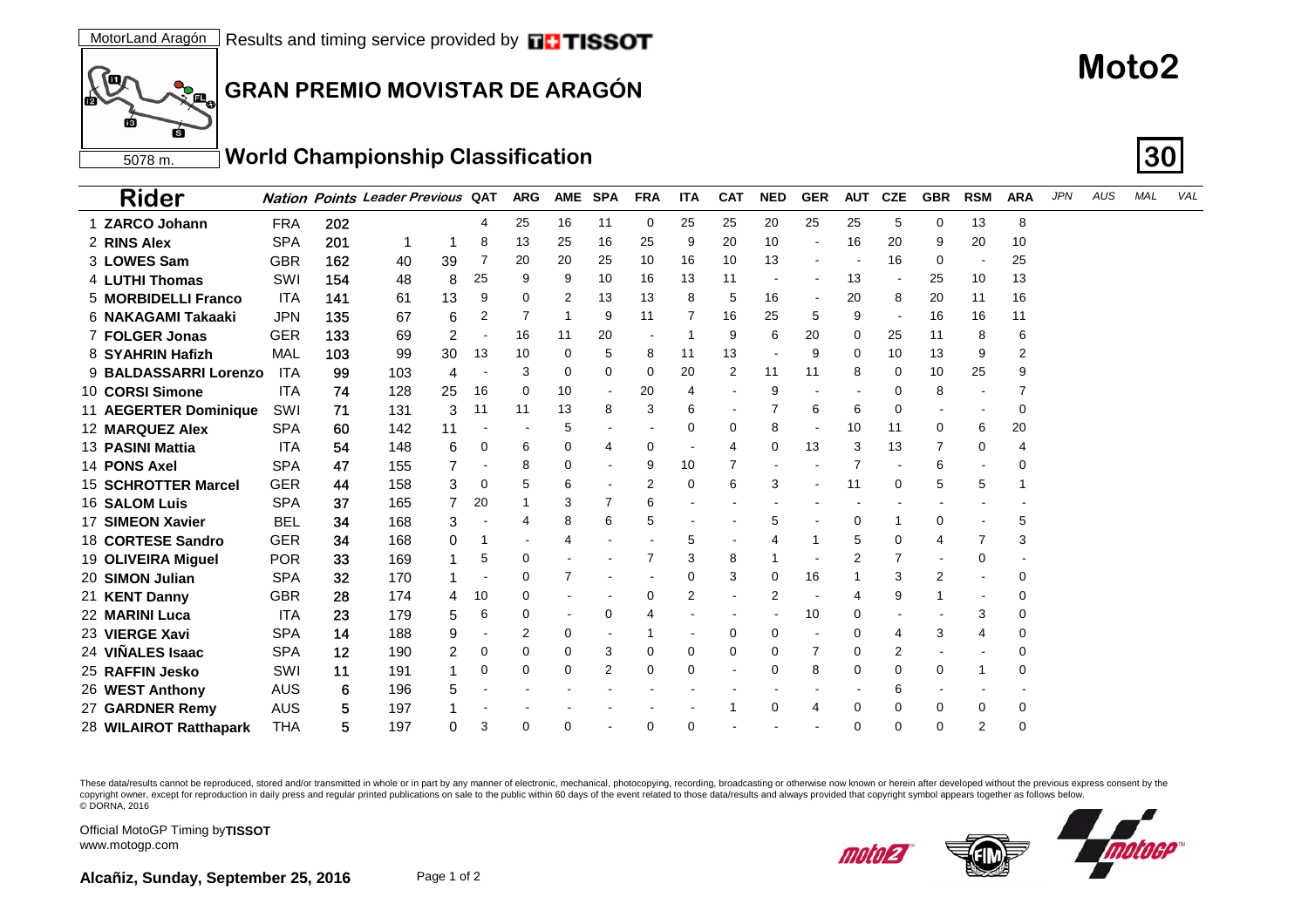

| 29 MULHAUSER Robin     | SWI        |              | 198                    |     | 0   | $\Omega$   |    |          | ∩          | $\Omega$   |            | 0          | 3          | 0   | $\Omega$     | 0          | 0                        |            |            |     |     |     |
|------------------------|------------|--------------|------------------------|-----|-----|------------|----|----------|------------|------------|------------|------------|------------|-----|--------------|------------|--------------------------|------------|------------|-----|-----|-----|
| 30 PONS Edgar          | <b>SPA</b> | $\mathbf{2}$ | 200                    |     |     |            |    |          |            | $\Omega$   | 0          | 0          | 2          | 0   | $\mathbf{0}$ | 0          | $\overline{\phantom{a}}$ | 0          |            |     |     |     |
| 31 FULIGNI Federico    | <b>ITA</b> | 0            | 202                    | 2   |     |            |    | 0        |            | $\Omega$   |            |            |            |     |              |            | $\Omega$                 |            |            |     |     |     |
| 32 ODENDAAL Steven     | <b>RSA</b> | 0            | 202                    |     |     |            |    |          |            |            |            |            |            |     |              |            |                          | 0          |            |     |     |     |
| 33 TONUCCI Alessandro  | <b>ITA</b> | 0            | 202                    |     | 0   | 0          | 0  | $\Omega$ | $\Omega$   | $\Omega$   |            |            |            |     |              |            |                          |            |            |     |     |     |
| <b>34 LECUONA Iker</b> | <b>SPA</b> | 0            | 202                    |     |     |            |    |          |            |            |            |            |            |     |              | $\Omega$   | $\Omega$                 |            |            |     |     |     |
| 35 ROSLI Ramdan        | MAL        | 0            | 202                    |     |     |            |    |          |            |            |            |            |            |     |              |            |                          |            |            |     |     |     |
| 36 CARDUS Ricard       | <b>SPA</b> | 0            | 202                    |     |     |            |    |          |            | $\Omega$   |            |            |            |     |              |            |                          |            |            |     |     |     |
| 37 VAZQUEZ Efren       | <b>SPA</b> | 0            | 202                    |     | 0   | $\Omega$   |    |          |            |            |            |            |            |     |              |            |                          |            |            |     |     |     |
| 38 NAGASHIMA Tetsuta   | <b>JPN</b> | 0            | 202                    |     |     |            |    |          |            |            |            |            |            |     |              |            |                          | 0          |            |     |     |     |
| 39 ESLICK Danny        | USA        | 0            | 202                    |     |     |            |    |          | $\Omega$   |            |            |            |            |     |              |            |                          |            |            |     |     |     |
| Constructor            |            | Points       | <b>Leader Previous</b> |     | QAT | <b>ARG</b> |    | AME SPA  | <b>FRA</b> | <b>ITA</b> | <b>CAT</b> | <b>NED</b> | <b>GER</b> | AUT | CZE          | <b>GBR</b> | <b>RSM</b>               | <b>ARA</b> | <b>JPN</b> | AUS | MAL | VAL |
| 1 KALEX                |            | 350          |                        |     | 25  | 25         | 25 | 25       | 25         | 25         | 25         | 25         | 25         | 25  | 25           | 25         | 25                       | 25         |            |     |     |     |
| 2 SPEED UP             |            | 107          | 243                    | 243 | 16  | 4          | 10 | 6        | 20         |            | 3          | 9          | 16         |     | 3            | 8          | $\overline{\phantom{a}}$ |            |            |     |     |     |
| 3 TECH 3               |            | 24           | 326                    | 83  |     |            |    | 3        |            |            |            |            |            |     | 4            | 3          | 4                        |            |            |     |     |     |
|                        |            |              |                        |     |     |            |    |          |            |            |            |            |            |     |              |            |                          |            |            |     |     |     |

6 344 18 - - - - - - - - - -6 - - -

These data/results cannot be reproduced, stored and/or transmitted in whole or in part by any manner of electronic, mechanical, photocopying, recording, broadcasting or otherwise now known or herein after developed without copyright owner, except for reproduction in daily press and regular printed publications on sale to the public within 60 days of the event related to those data/results and always provided that copyright symbol appears tog © DORNA, 2016



Official MotoGP Timing by **TISSOT**www.motogp.com

4 **SUTER**

**Moto2**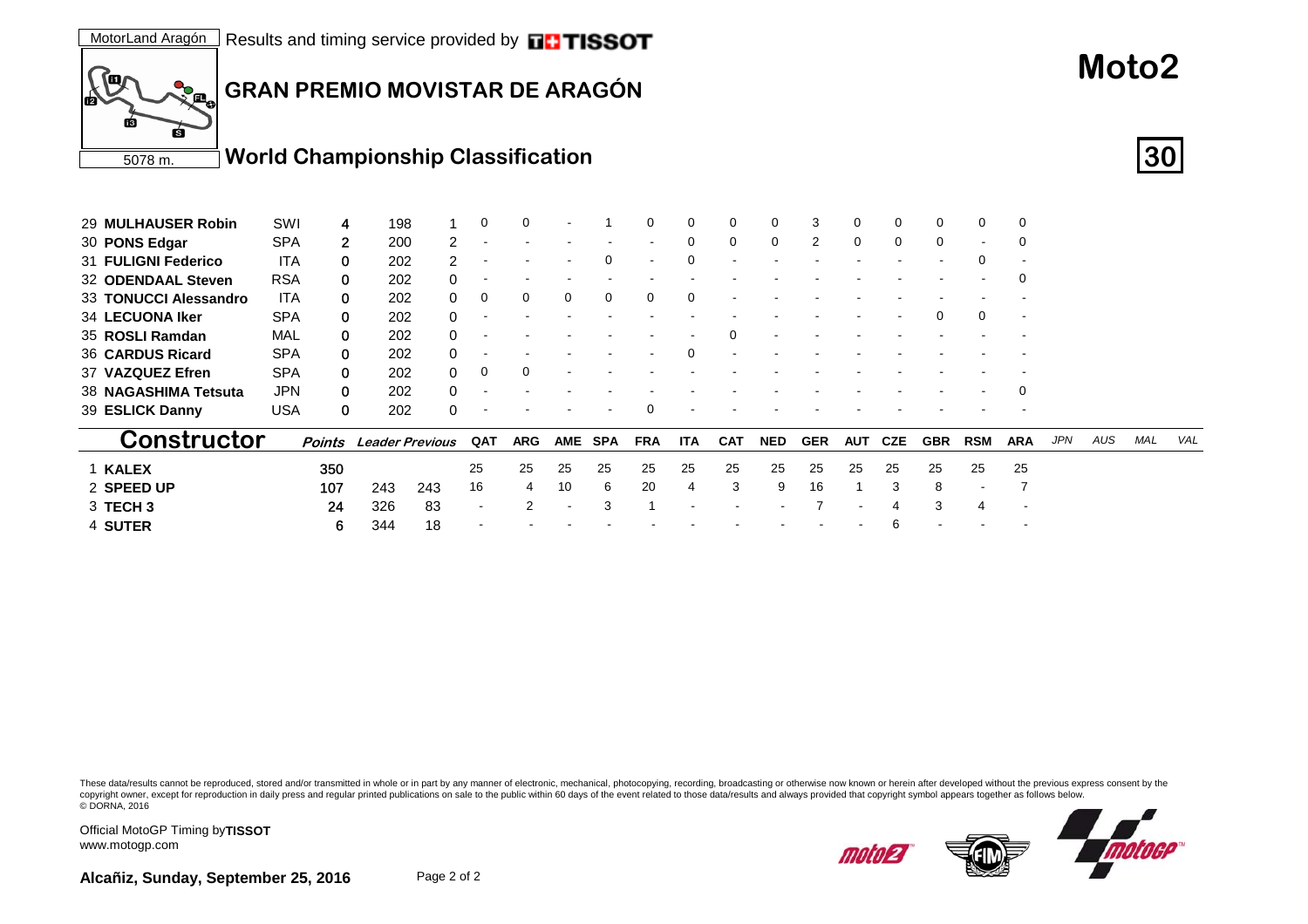

#### 5078 m. **World Championship Classification 30**

| Rider                      |            |     | <b>Nation Points Leader Previous QAT</b> |                 |          | <b>ARG</b> | <b>AME</b>     | <b>SPA</b> | <b>FRA</b> | <b>ITA</b> | <b>CAT</b> | <b>NED</b>               | <b>GER</b>     | <b>AUT</b> | <b>CZE</b> | <b>GBR</b> | <b>RSM</b> | <b>ARA</b> | <b>JPN</b> | AUS | MAL | VAL |
|----------------------------|------------|-----|------------------------------------------|-----------------|----------|------------|----------------|------------|------------|------------|------------|--------------------------|----------------|------------|------------|------------|------------|------------|------------|-----|-----|-----|
| 1 BINDER Brad              | <b>RSA</b> | 249 |                                          |                 | 20       | 16         | 16             | 25         | 25         | 25         | 20         | 4                        | 8              | 20         |            | 25         | 25         | 20         |            |     |     |     |
| 2 NAVARRO Jorge            | <b>SPA</b> | 143 | 106                                      | 106             | 9        | 20         | 20             | 13         | 16         |            | 25         |                          | 9              |            | 6          |            |            | 25         |            |     |     |     |
| 3 BASTIANINI Enea          | ITA        | 139 | 110                                      | 4               | 11       | 0          | 10             | 8          |            | 4          | 16         | $\overline{\phantom{a}}$ | 16             | 16         | 13         | 9          | 20         | 16         |            |     |     |     |
| 4 MIR Joan                 | <b>SPA</b> | 117 | 132                                      | 22              | 4        | 11         | $\blacksquare$ | 10         | 0          | 9          | 8          | 8                        |                | 25         | 8          | 7          | 16         | 11         |            |     |     |     |
| 5 BULEGA Nicolo            | <b>ITA</b> | 113 | 136                                      | 4               | 10       | 0          | 6              | 20         | 11         | 8          | 11         | 9                        |                |            | 7          | 11         | 13         |            |            |     |     |     |
| 6 DI GIANNANTONIO Fabi     | <b>ITA</b> | 111 | 138                                      | 2               | 0        | 0          | 0              |            | 0          | 20         | 7          | 20                       | 11             | 8          | 16         | 10         | 6          | 13         |            |     |     |     |
| <b>7 BAGNAIA Francesco</b> | <b>ITA</b> | 110 | 139                                      | 1               | 16       | 0          | 2              | 16         | 4          | 16         |            | 25                       | 6              | 5          |            | 20         | 0          | 0          |            |     |     |     |
| 8 FENATI Romano            | <b>ITA</b> | 93  | 156                                      | 17              | 13       | 0          | 25             | 9          | 20         |            | 13         | 13                       | $\Omega$       |            |            |            |            |            |            |     |     |     |
| 9 ANTONELLI Niccolò        | <b>ITA</b> | 81  | 168                                      | 12 <sup>2</sup> | 25       | 6          |                |            | 8          | 13         | 0          | 11                       |                | 0          | 11         |            | 5          | 2          |            |     |     |     |
| 10 KORNFEIL Jakub          | <b>CZE</b> | 80  | 169                                      | -1              | 6        | 7          | 5              | 11         | 7          | 0          | 6          | 3                        | 13             | 0          | 10         |            | 11         |            |            |     |     |     |
| 11 LOCATELLI Andrea        | ITA        | 65  | 184                                      | 15              | 0        | 13         | 11             |            | 6          |            | 0          | $\overline{\phantom{a}}$ | 20             | 3          |            | 2          | 10         | 0          |            |     |     |     |
| 12 OETTL Philipp           | <b>GER</b> | 62  | 187                                      | 3               |          |            | 13             | 6          |            |            | 0          | 5                        | 0              | 11         | -1         | 4          | 8          | 6          |            |     |     |     |
| 13 CANET Aron              | <b>SPA</b> | 60  | 189                                      | 2               |          |            | 9              |            | 13         |            | 10         |                          |                | 0          |            | 8          | 9          | 9          |            |     |     |     |
| 14 MARTIN Jorge            | <b>SPA</b> | 56  | 193                                      | 4               |          | 8          |                |            | 0          | 2          |            |                          |                | 10         | 20         | 6          |            | 10         |            |     |     |     |
| 15 QUARTARARO Fabio        | <b>FRA</b> | 56  | 193                                      | 0               | 3        | 3          | 3              |            | 10         | 11         | 9          |                          | 0              | 13         | 0          |            | 0          | 4          |            |     |     |     |
| 16 PAWI Khairul Idham      | MAL        | 54  | 195                                      | 2               | 0        | 25         | 0              | 2          | 2          |            |            |                          | 25             | 0          |            | 0          | 0          | O          |            |     |     |     |
| <b>17 BENDSNEYDER Bo</b>   | <b>NED</b> | 53  | 196                                      |                 | 2        | 0          | 0              | $\Omega$   | 0          | 0          | 5          | 7                        | $\overline{4}$ | 9          | 9          | 16         |            |            |            |     |     |     |
| 18 DANILO Jules            | <b>FRA</b> | 51  | 198                                      | 2               | 5        | 0          |                |            |            | 5          |            | 10                       |                | 0          | 5          | 3          | 2          | 0          |            |     |     |     |
| 19 MCPHEE John             | <b>GBR</b> | 48  | 201                                      | 3               | 0        | 9          | 0              |            | 0          | 0          |            | 0                        | 10             | 0          | 25         | 0          | 0          | 3          |            |     |     |     |
| 20 MIGNO Andrea            | <b>ITA</b> | 47  | 202                                      |                 |          | 0          |                | 5          | 9          | 6          | 0          | 16                       |                | 0          | 4          | 0          |            | 5          |            |     |     |     |
| 21 GUEVARA Juanfran        | <b>SPA</b> | 40  | 209                                      |                 | 0        | 4          | 4              | 4          | 3          |            | 3          |                          |                |            | 0          | 0          | 4          | 7          |            |     |     |     |
| 22 LOI Livio               | <b>BEL</b> | 35  | 214                                      | 5               | 8        | 0          | 8              | 0          | 5          | 0          | $\Omega$   |                          | 2              | 6          | 2          | 0          | 3          | 0          |            |     |     |     |
| 23 ONO Hiroki              | <b>JPN</b> | 28  | 221                                      |                 | 0        | 10         | 0              |            |            | 10         |            |                          |                |            | 0          | 0          | 7          | 0          |            |     |     |     |
| 24 RODRIGO Gabriel         | ARG        | 22  | 227                                      | 6               | 0        | 0          | 0              | 3          |            | 3          |            |                          | 3              |            | $\Omega$   | 5          |            | 8          |            |     |     |     |
| 25 MANZI Stefano           | <b>ITA</b> | 13  | 236                                      | 9               |          |            |                |            |            |            |            |                          |                | 0          |            | 13         | 0          |            |            |     |     |     |
| 26  SUZUKI Tatsuki         | <b>JPN</b> | 12  | 237                                      |                 | 0        | 0          | 0              |            |            | 0          | 2          |                          | 5              |            | 3          | 0          |            | 0          |            |     |     |     |
| 27 DALLA PORTA Lorenzo     | ITA        | 7   | 242                                      | 5               |          |            |                |            |            |            |            | 6                        |                |            |            | 0          | 0          | 0          |            |     |     |     |
| 28 HERRERA Maria           | <b>SPA</b> | 6   | 243                                      |                 | $\Omega$ | 2          | 0              | 0          | 0          | 0          |            | 2                        |                | 2          | 0          | 0          |            | 0          |            |     |     |     |

These data/results cannot be reproduced, stored and/or transmitted in whole or in part by any manner of electronic, mechanical, photocopying, recording, broadcasting or otherwise now known or herein after developed without copyright owner, except for reproduction in daily press and regular printed publications on sale to the public within 60 days of the event related to those data/results and always provided that copyright symbol appears tog © DORNA, 2016



Official MotoGP Timing by **TISSOT**www.motogp.com

**SO** 

ГŔ

6

гb

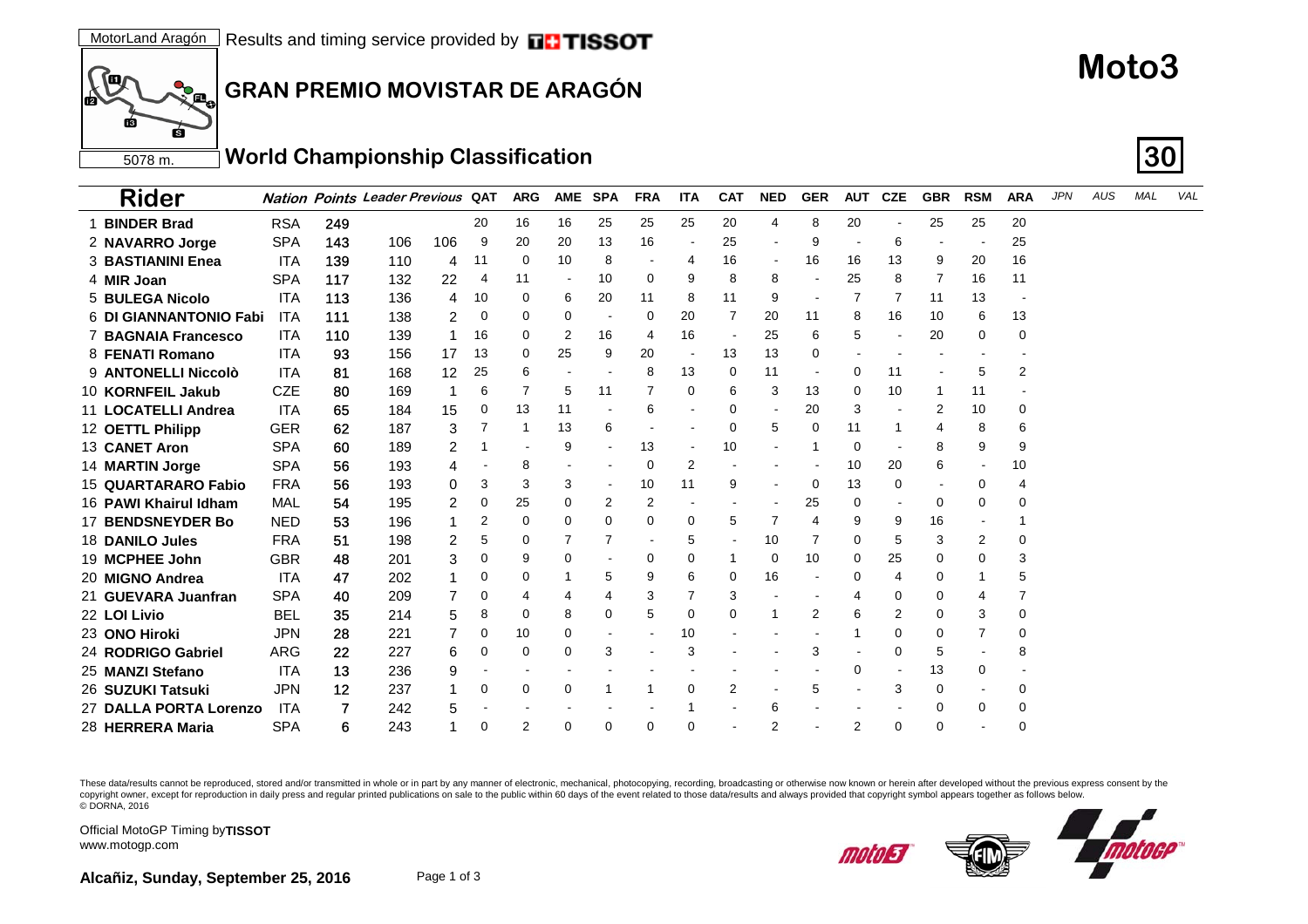

| 29 NORRODIN Adam          | <b>MAL</b> | 5 | 244 |              | 0 | 5 |   |  |   |   |          |   |   |  |
|---------------------------|------------|---|-----|--------------|---|---|---|--|---|---|----------|---|---|--|
| 30 BINDER Darryn          | <b>RSA</b> | 4 | 245 |              | 0 |   |   |  |   | 4 |          | 0 |   |  |
| 31 MASBOU Alexis          | <b>FRA</b> | 0 | 249 |              | 0 |   |   |  |   |   |          |   |   |  |
| 32 HANIKA Karel           | <b>CZE</b> | 0 | 249 | 0            | 0 | 0 |   |  | ∩ |   |          |   |   |  |
| 33 ARENAS Albert          | <b>SPA</b> |   | 249 |              |   |   |   |  |   |   |          |   |   |  |
| 34 VALTULINI Stefano      | <b>ITA</b> | 0 | 249 |              | 0 |   |   |  |   |   | 0        |   |   |  |
| 35 RAMIREZ Marcos         | <b>SPA</b> | 0 | 249 | U            |   |   |   |  |   |   |          |   |   |  |
| 36 KAPPLER Maximillian    | <b>GER</b> |   | 249 |              |   |   |   |  |   |   |          |   |   |  |
| 37 PETRARCA Lorenzo       | <b>ITA</b> | 0 | 249 | 0            | 0 |   |   |  | 0 | 0 |          |   | 0 |  |
| 38 PIZZOLI Davide         | <b>ITA</b> | 0 | 249 | $\Omega$     |   |   |   |  |   |   |          |   |   |  |
| 39 SPIRANELLI Fabio       | ITA        |   | 249 |              | 0 | 0 | 0 |  |   |   |          |   |   |  |
| 40 GEORGI Tim             | <b>GER</b> | 0 | 249 |              |   |   |   |  |   |   |          |   |   |  |
| 41 WEBB Danny             | <b>GBR</b> | 0 | 249 | <sup>0</sup> |   |   |   |  |   |   | $\Omega$ |   |   |  |
| <b>42 BOULOM Enzo</b>     | <b>FRA</b> |   | 249 |              |   |   |   |  |   |   |          |   |   |  |
| 43 BEZZECCHI Marco        | ITA        | 0 | 249 |              |   |   |   |  |   |   |          |   |   |  |
| 44 MARTINEZ-ABREGO Ga MEX |            |   | 249 |              |   |   |   |  |   |   |          |   |   |  |

These data/results cannot be reproduced, stored and/or transmitted in whole or in part by any manner of electronic, mechanical, photocopying, recording, broadcasting or otherwise now known or herein after developed without copyright owner, except for reproduction in daily press and regular printed publications on sale to the public within 60 days of the event related to those data/results and always provided that copyright symbol appears tog © DORNA, 2016



Official MotoGP Timing by **TISSOT**www.motogp.com

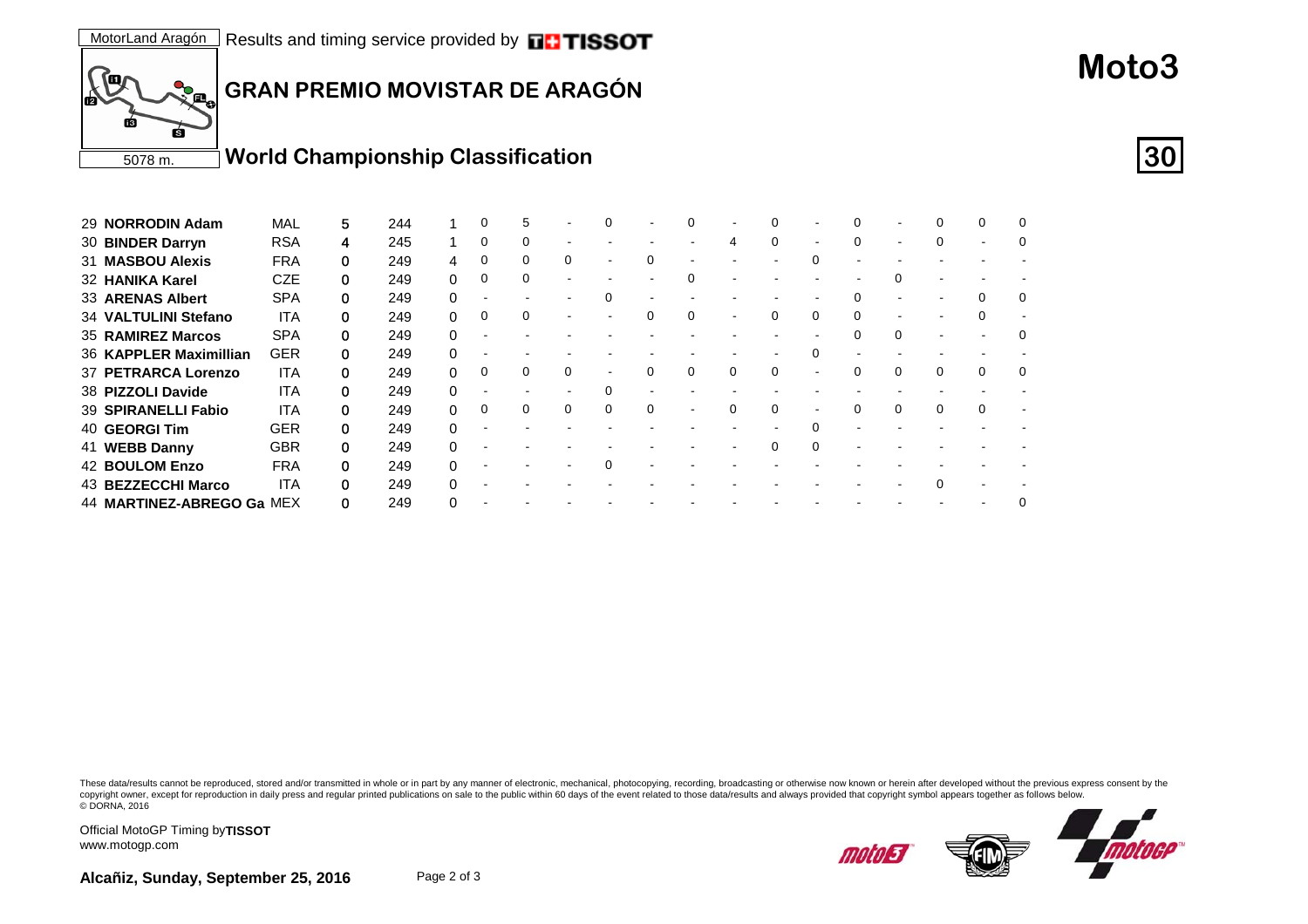

| Constructor       | Points | Leader Previous |     | QAT    | ARG | <b>AME SPA</b>                      |      | FRA                             | ITA | CAT | <b>NED</b> | GER | <b>AUT CZE</b> |     | <b>GBR</b> | <b>RSM</b> | <b>ARA</b> | JPN | AUS | MAL | VAL |
|-------------------|--------|-----------------|-----|--------|-----|-------------------------------------|------|---------------------------------|-----|-----|------------|-----|----------------|-----|------------|------------|------------|-----|-----|-----|-----|
| 1 KTM             | 296    |                 |     | 20     | 16  | - 25                                | - 25 | -25                             | -25 | -20 | 16         | -20 | 25             | 9   | 25         | 25         | - 20       |     |     |     |     |
| 2 HONDA           | 276    | 20              | 20  | 25     | 25  | -20                                 | -13  | 16                              | -20 | -25 | 20         | 25  | 16             | 16  | 10         | 20         | - 25       |     |     |     |     |
| <b>3 MAHINDRA</b> | 157    | 139             | 119 | 16     | 8   |                                     | 16   | 4                               | 16  |     | -25        | -6  | -10            | -20 | -20        | $\sim$     | -10        |     |     |     |     |
| 4 PEUGEOT         | 48     | 248             | 109 | $\sim$ |     | the contract of the contract of the |      | the company's company's program |     |     | $\sim$     | 10  |                | -25 |            |            |            |     |     |     |     |

These data/results cannot be reproduced, stored and/or transmitted in whole or in part by any manner of electronic, mechanical, photocopying, recording, broadcasting or otherwise now known or herein after developed without copyright owner, except for reproduction in daily press and regular printed publications on sale to the public within 60 days of the event related to those data/results and always provided that copyright symbol appears tog © DORNA, 2016

Official MotoGP Timing by **TISSOT**www.motogp.com



**Moto3**